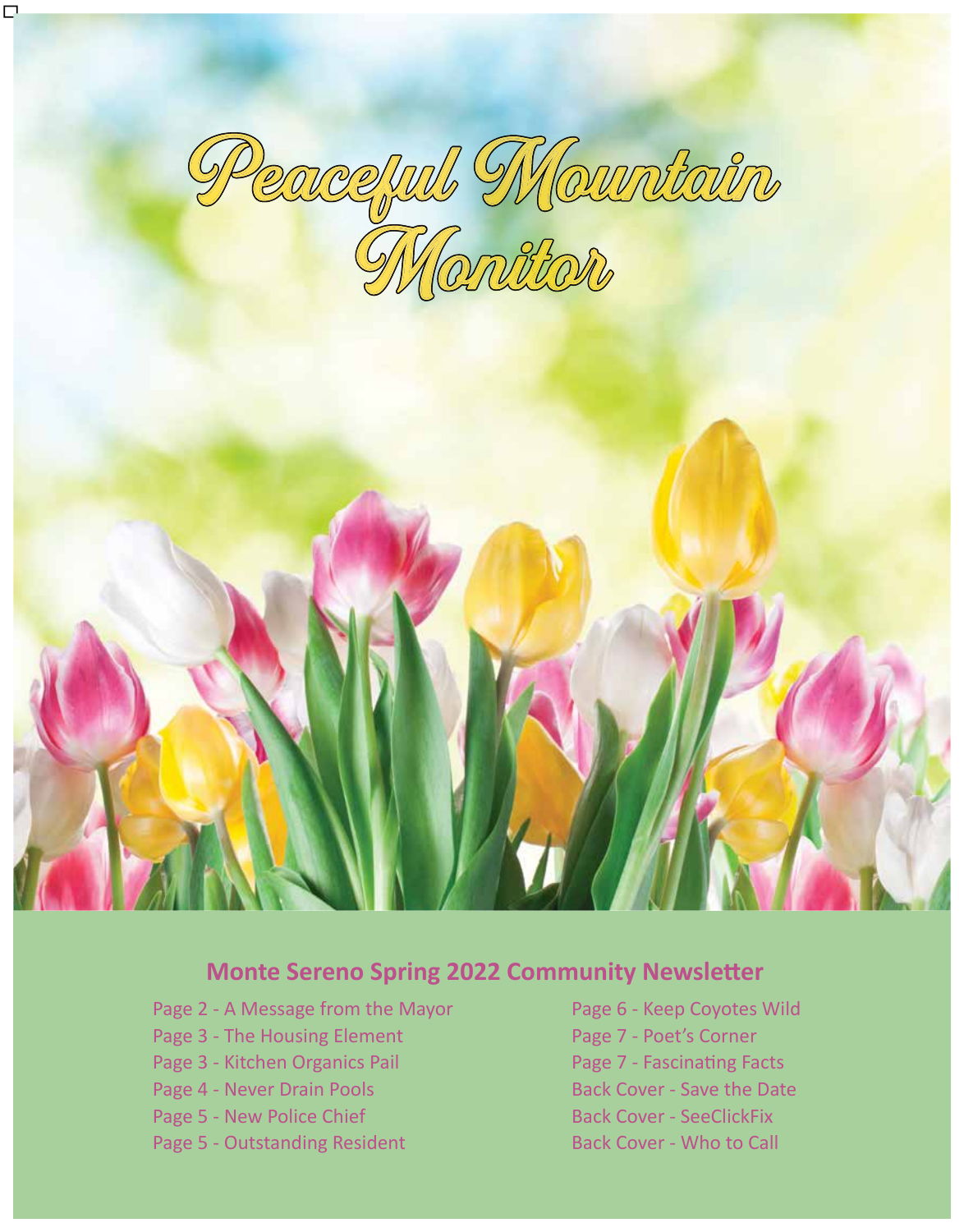

### **A Message from the Mayor**

The year 2022 brings a new police chief to Los Gatos– Monte Sereno. Chief Jamie Field has been a sworn law enforcement professional for over 20 years and was the interim Police Chief of Los Gatos-Monte Sereno.

December 2021 saw the induction of five new police officers in the Department: Officers Riley Frizzell, Scott Floerchinger, Nicholas Kirst, Nathan Deli, and Darren Walker. It also saw the induction of Dispatcher Heather Cross. Police officers play a vital role in the community and the current environment provides additional challenges for them. I was honored to represent Monte Sereno at their induction and to welcome them into our family with the following message:

"Your undertaking to be a police officer is not just taking on a job; it is the most difficult job, performed under stressful situations. It would be better to consider it a calling. Being a police officer requires you to put your life on the line every day to protect strangers and to deal with the mentally ill. It also requires you to deal with domestic violence, counsel child molestation victims, save people from burning vehicles, and chase psychopathic 15-year-olds down blind alleys, knowing they may have a gun but no conscience.

Your goal was to be a police officer and you have now become one. A goal is a dream with a deadline. You have achieved your dream and I congratulate you on behalf of the City of Monte Sereno.

Your job will continue to a difficult one. You can make it easier by continuing your learning process, learning that involves staying on top of legal cases, such as *Map v. Ohio, Miranda, Terry v. Ohio, Though v. New Jersey*, and now with the new Supreme Court make up, you can expect even more cases. All this requires you to know more about case law than attorneys.

You are also required to manage respirators and defibrillators, give CPR, and become an expert on computers to run IDs and vehicle checkups.

You are also required to become experts on drugs, such as methamphetamine, aerius, and as yet unnamed ones.

You also have to become experts on the weapons you carry, like the 9 mm side arm, tear gas, baton, radio, taser, flashlight, audio recorder, body camera, tactical knife, and pistol. In your car trunk, you carry a shot gun, patrol rifle, and a patrol bag, containing forms that you may be expected to fill out. I would suggest you add to this a plaque to remind you to be "Proud to Serve with Honor and Honesty."

In short, today's police officers must be lawyers, doctors, psychologists, and just plain heroes. Are you ready for the challenge? As Teddy Roosevelt said, "Nobody cares about how much you know, until they know how much you care." **So, your real challenge is to care about the people you serve**.

As Mayor of Monte Sereno, it is my honor and pleasure to welcome you to your calling. Being a police officer, after all, is not just a job but a calling. Mark Twain remarked, "The most important days in your life are the day that you are born and the day you find out why." Today is the day you find out why.

I also thank your family and friends, who have supported, encouraged, and helped you on this journey and who understand the formidable task you have taken on, as you agree to put your life on the line to protect complete strangers each and every day and on each and every shift. Now, go forth and make the world a better place than you found it. As Winston Churchill remarked, "We make a living by what we get; we make a life by what we give."

Wishing Chief Jamie Field the best, as she undertakes to guide the Los Gatos–Monte Sereno Police Department in the coming years.

Javed Ellahie, Mayor

### Odds and Ends

When Suzanne and Don Werner's two oldest granddaughters' Christmas package arrived from being sent by their Kentucky ranching grandparents in December, the misspelled address gave all of them a smile: "Monte Serenity" instead of "Monte Sereno." After giving it some thought, it seems like the grandparents really got it right after all.

> Suzanne and Don Werner Monte Sereno residents since 1976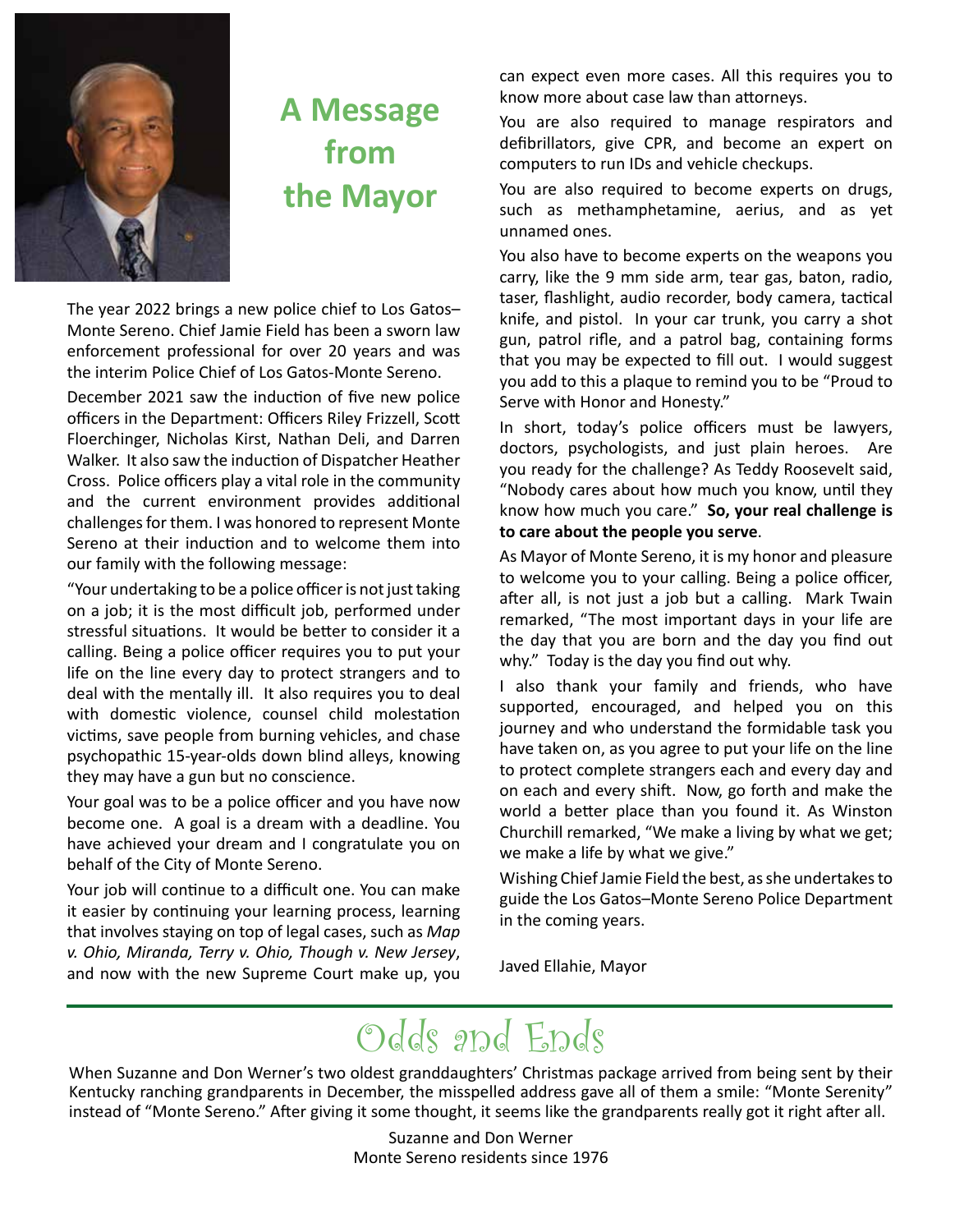## **The Housing Element**



**The Housing Element** is part of the City of Monte Sereno's General Plan. It is a comprehensive policy document that identifies where, how, and how much housing Monte Sereno is mandated to plan to accommodate existing and projected future housing needs for people of all income groups. In accordance with State law, the City of Monte Sereno must update its Housing Element every 8 years. This is the sixth time the City will have updated its Housing Element and may also be referred to as the 6th Cycle Housing Element Update. This update will apply to the timespan of 2023-2031.

In this 6th Cycle Update, the City is required to plan for an additional 193 new housing units. With roughly 3,500 residents living in an area of 1.6 square miles with all residential zoning, the City expects that the 193 new housing units can mostly be accommodated through Accessory Dwelling Units (ADUs) and other secondary housing units. With residents' participation and input, the City will plan for this growth while minimizing impacts on Monte Sereno's unique culture and character.

At Home in Monte Sereno (www.AtHomeinMonteSereno. com) is the City's online community forum to engage in this project. This is a pivotal opportunity to shape the future of Monte Sereno. The website is the go-to place to learn about and be a part of the City's work on housing and to help guide decision makers on the direction of future housing. This online platform will be open and updated throughout the Housing Element Update process, ending in December 2022.

This site will be updated regularly with information on upcoming meetings, summaries of input and feedback received from the community, and overall project status. Please register to participate or subscribe to stay informed and receive the latest information on the update process.

Please join us for an online Community Workshop, scheduled for Saturday, April 23, 2022 from 2:00 pm - 4:00 pm. The meeting Zoom link will be available at www.AtHomeinMonteSereno.com.

### **KITCHEN ORGANICS PAIL**



Exciting news! Effective immediately, all Monte Sereno residents can place food scraps inside the organics/yard trimming cart. The residential yard trimmings cart is now considered the organics cart. West Valley Collection and Recycling (WVC&R) is in the process of delivering kitchen organics pails to all residents. The pails will be dropped off near mailboxes.

To use the pail: Keep the pail in the kitchen, fill it with food scraps, such as coffee grounds and paper filters,

tea bags, food-soiled paper, and paper towels, and empty the pail into the organics cart as needed. Do not place the pail outside or on the organics cart for weekly collection. Food scraps from the pail need to be inside the organics cart to be collected. Drivers will not empty the pails into the cart.

Find out more information at West Valley Solid Waste Management Authority (wvswma.org) and West Valley Collection & Recycling (westvalleyrecycles.com).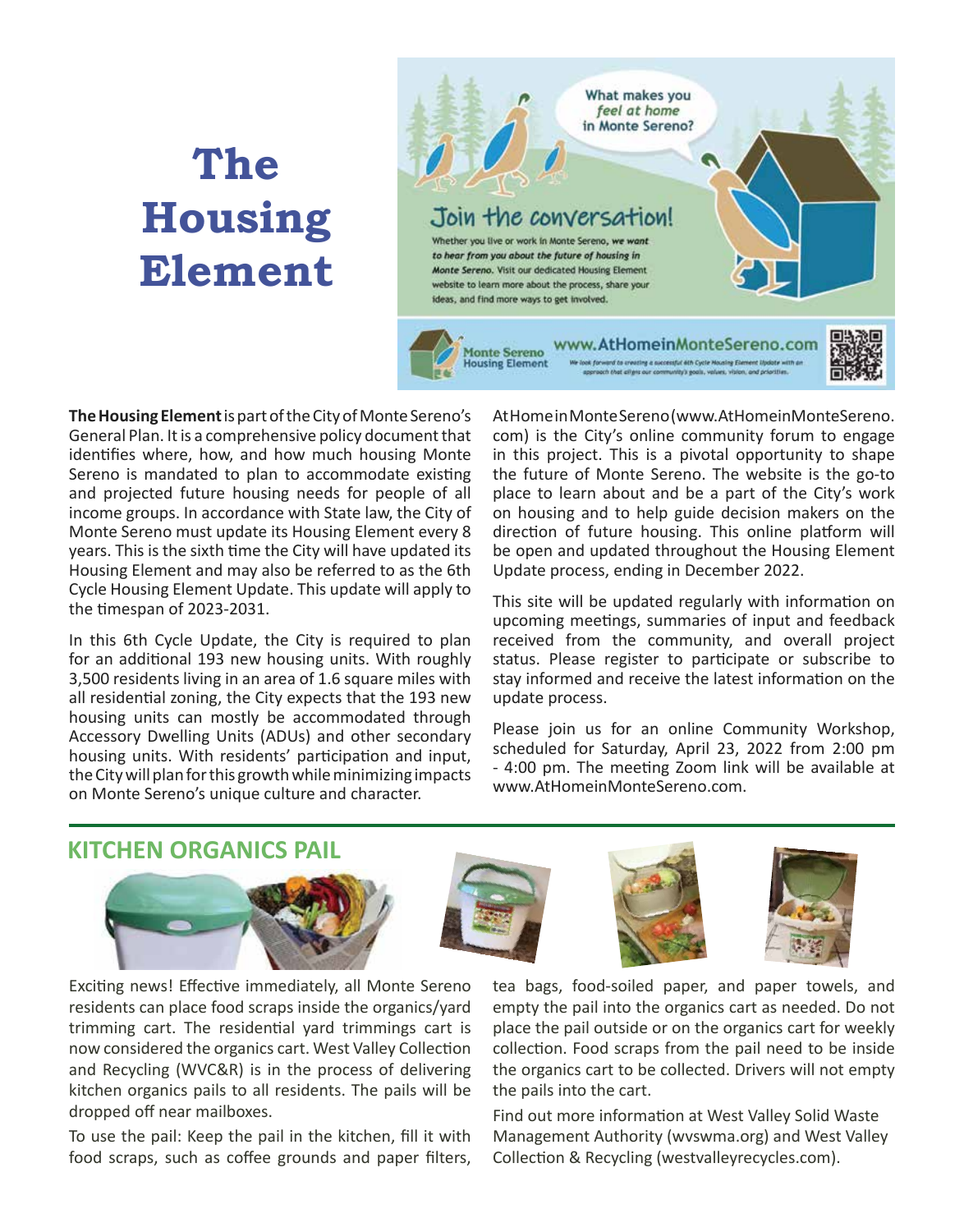# **Never Drain Pools** into Storm Drain





Don't drain into storm drains; this pollutes local waterways and can harm aquatic wildlife.



For most in-ground pools, use built-in line to drain through sanitary sewer cleanout.

**Remember: Nothing but rain** goes down the storm drain.

Learn more at www.bit.ly/3sHHgZF

If you don't have a cleanout, discharge onto a lawn or other area on your property that can hold the water without overflowing, ponding, or causing erosion.

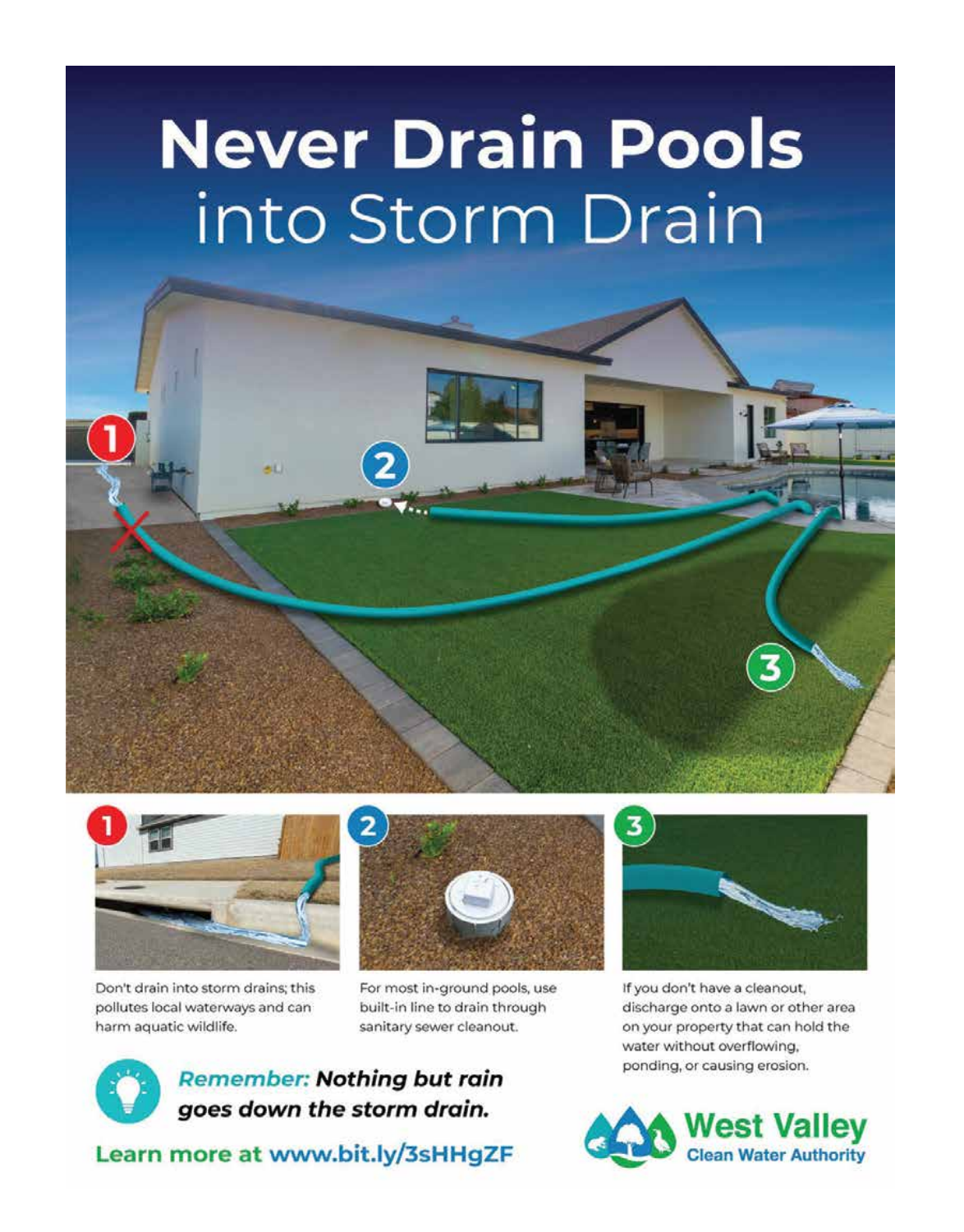### **Welcome JAMIE FIELD New Los Gatos-Monte Sereno Police Chief**

After a competitive nationwide search, Jamie Field was appointed the next Los Gatos-Monte Sereno Police Chief. Recruiting firm Bob Murray & Associates ran the hiring process under the guidance of retired Walnut Creek Police Chief Joel Bryden.

The process included opportunities for the public and Police Department staff to provide input on the qualities they would like to see in the next Chief. A community meeting held in November 2021 involved residents and elected officials from both Monte Sereno and Los Gatos. Several meetings were held with Police Department sworn and civilian staff. Mr. Bryden also made himself available for phone conversations and email comments. This input was critical in the evaluation of the candidates. The candidates underwent rigorous panel interviews, including one panel consisting of three current Bay Area Police Chiefs. The finalists participated in an additional panel review.

Chief Jamie Field has been a sworn law enforcement professional for over 20 years. Chief Field has worked with the Los Gatos-Monte Sereno Police Department (LGMSPD) since 2019, starting as an Officer and successfully rising through the ranks to Captain. At the time of her promotion to Police Chief, she was serving as Interim Police Chief for the Department.

Los Gatos Mayor Rob Rennie said, "I am excited about Chief Field and have confidence in her leadership to guide the Department in its community policing mission with specific attention to staffing, training, and succession planning."

Former Chief Peter Decena resigned in early September 2021. Captain Clinton Tada assumed the duties of Interim Chief until early December to give Captain Field an opportunity to also serve as Interim Chief.



**RECOGNIZING AN OUTSTANDING RESIDENT: LEE ACTOR**



A Monte Sereno resident since 1992, Lee Actor is a composer and conductor who has won a number of awards for his compositions. He has received numerous commissions for new works which have been performed by more than 80 orchestras and bands in the United States and around the world. He is Composerin-Residence and Assistant Conductor of the Palo Alto Philharmonic and will be conducting the premiere of his latest orchestral composition, "Concerto for Two Flutes and Orchestra," on April 2, 2022 in Spangenberg Theater at Gunn High School in Palo Alto.

A professional violinist with the Albany Symphony Orchestra while studying at Rensselaer Polytechnic Institute in upstate New York, Actor has advanced degrees in both engineering and music composition. Following a long career as a software developer in the video game industry, he retired from high tech in 2001, started a still-continuing association with the Palo Alto Philharmonic, and began to write music fulltime. To date, his compositional catalog includes three symphonies, ten concertos, and a number of other works for large and small ensembles. Commercial recordings of many of these pieces are available on seven different CDs. In 2018 he was invited to conduct all-Actor programs by two of the top orchestras in Turkey. Visit Actor's website at www.leeactor.com for further information, including full scores and audio excerpts from his works.

#### Concert details:

Palo Alto Philharmonic

8:00 pm April 2, 2022 (7:30 pm pre-concert talk) Spangenberg Theater, Gunn High School 780 Arastradero Road, Palo Alto, CA 94306 www.paphil.com for more information and to buy tickets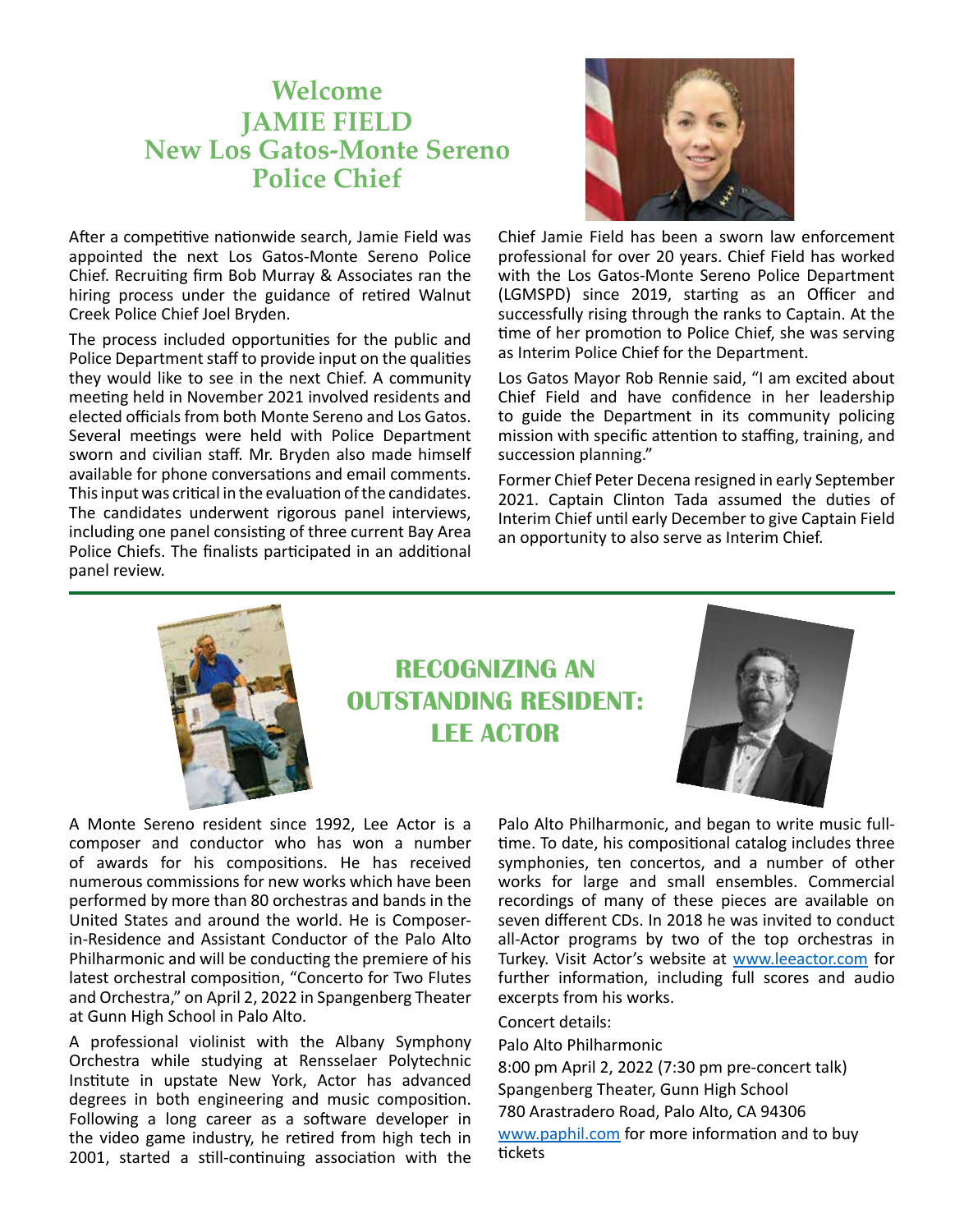

### **"Protect Your Pets and Help Keep Wild Animals Wild"**

### **Urban Coyote Activity on the Increase**

Coyotes play an important role in the ecosystem, helping to keep rodent populations under control. They are, by nature, fearful of humans. But if coyotes are given access to human food and garbage, their behavior changes. They lose caution and fear and become comfortable seeking food in suburban and urban neighborhoods. In these areas, coyotes may find it easier to target small domestic pets, such as cats and dogs, which are often found in yards or allowed to roam free. Domesticated pets are not accustomed to protecting themselves from predators.

Coyotes are very quick learners and will accept "handouts" from people in the form of table scraps, pet food, and garbage. **Remember: the promise of food is what lures coyotes into neighborhoods and into specific yards.** Purposeful or incidental feeding of coyotes (or other wild animals) is a recipe of conflict.

**Implementing some of the following measures could help protect your pets and keep coyotes out of your neighborhood:**

- Never feed or attempt to tame coyotes. The result may be deadly conflicts with pets or serious injuries to small children.
- Do not leave small children or pets outside unattended.
- Install motion-sensitive lighting around the house.
- Trim ground-level shrubbery to reduce hiding places for rodents, coyotes, and bobcats that hunt where



rodents are most plentiful. (Creating a "defensible space" also helps offer fire protection.)

- Use garbage cans that have a locking mechanism on the lid, and use a rope or elastic cord to secure the can to a fence or other solid object so it cannot be tipped over.
- Pick up fallen fruit. Coyotes are omnivores and will eat the fruit, and fallen fruit attracts rodents and birds...prime prey for coyotes. Cover compost piles.
- Never leave pet food outside. Regularly rake areas around bird feeders to remove potential food for rodents and coyotes.
- If followed by a coyote, make loud noises. If that fails, throw rocks in the animal's direction.

To report sightings, call Vector Control at **408.918.4700**. And to **"Help Keep Wild Animals Wild,"** visit www.keepmewild.org for additional information.

### CONSTRUCTION HOURS

As a friendly reminder, the hours for construction activities in the City of Monte Sereno are **Monday through Friday from 8:00 am - 8:00 pm and Saturday from 9:00 am - 5:00 pm**. On **Sundays** and **holidays**, **NO** construction activity is allowed.

Residents are encouraged to be mindful of these hours so all Monte Sereno residents may enjoy their beautiful neighborhoods.

For questions or concerns regarding Monte Sereno's noise and construction ordinances or to report a violation, please call the City of Monte Sereno at (408) 354-7635 Monday through Friday from 9:00 am - 5:00 pm.

To report a violation outside of these hours, please call the Los Gatos Monte Sereno Police Department nonemergency number at (408) 354-8600.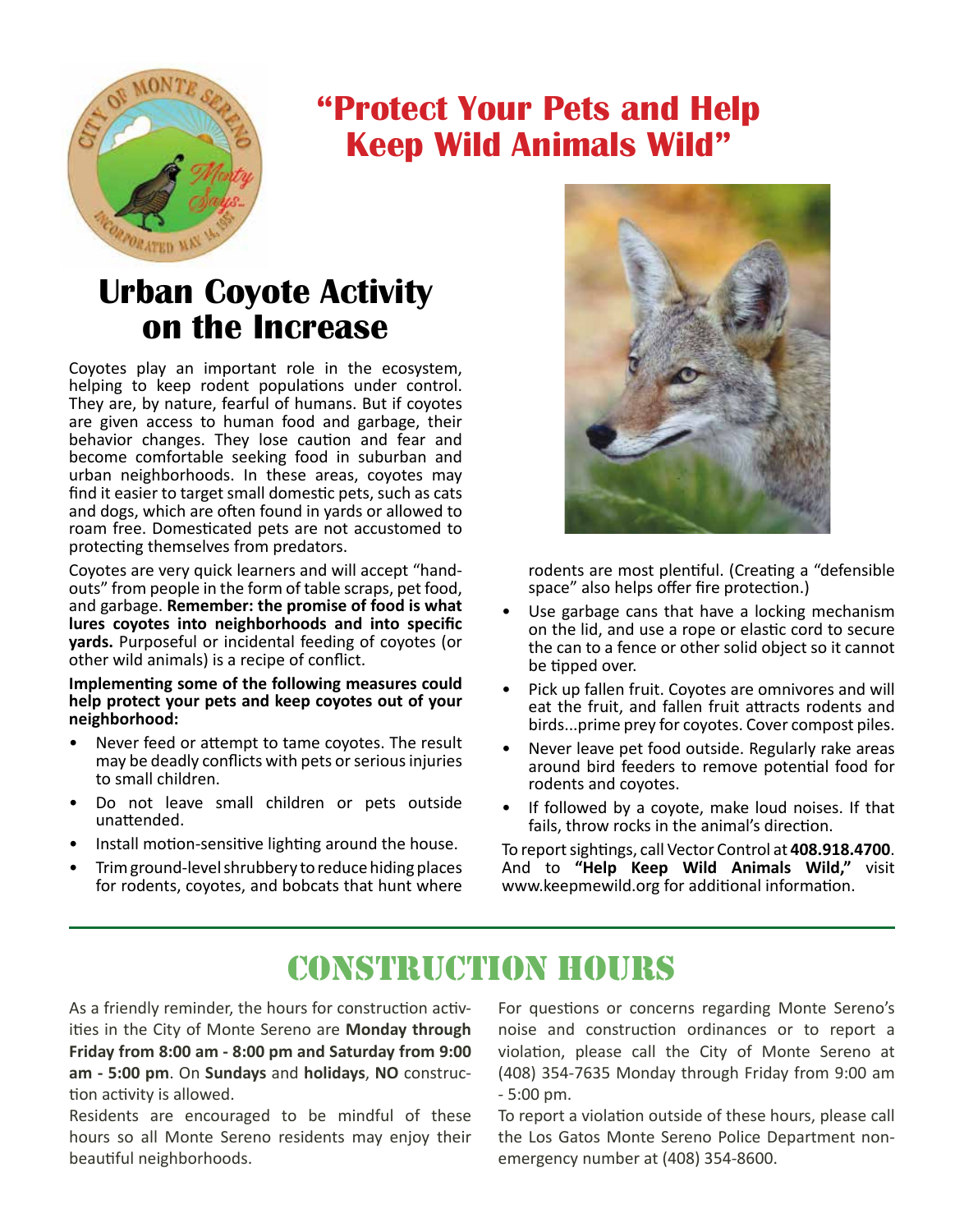

I was shocked the other day To hear our fine Mayor say "A project's on its way" on Na TALL' ee ya.

I've lived on this fine street For thirty-four years or more. But rarely have I heard this street's name Said that way before.

How could this possibly be? Natalye said another way - With such authority.

Does Natalye rhyme with - **Bat**' a flea or, like - Not **ALL**' uh ya?

So of course I Googled our street's name Then to my great surprise I find, before my very eyes -

Natalye means Christmas! Spelled Kinda of like a Russian would, If a Russian did not spell so good. I search some more and deeper go, etymological fine points find, linguistic derivations, girls names from ancient times.

I lose myself in roots of words And find at last - Hooray! Natalye could mean - Birthday!

So here we are on Christmas Road and/or Birthday, if you choose Nat **al**' ee a or **Nat**' al ee Doesn't matter which you use.

Linda King Natalye Road Monte Sereno Resident



Fascinating Facts **JOHN STEINBECK**

Did you know world renowned author and Nobel Prize winner, John Steinbeck, once resided in Monte Sereno? Carol and John Steinbeck purchased a 1.639-acre plot of land in what was then Los Gatos (now Monte Sereno) in 1936.

In the summer of 1936, Carol and John's 1,452 square foot home was built. A carved wooden plaque which read "Arroyo del Ajo" or "Garlic Gulch" was placed at the entrance gate.

Steinbeck completed "Of Mice and Men" and all 464 pages of his Pulitzer Prize winning work titled "The Grapes of Wrath" whilst residing in Monte Sereno. Subsequently, "The Grapes of Wrath" became a feature film in 1940. The film was directed by legendary Hollywood director John Ford and the part of the book's lead character, Tom Joad, was played by Henry Fonda.

Carol and John Steinbeck moved from Monte Sereno in 1938 as they began to lose their privacy due to John's success as a great American author. Subsequently, the Steinbeck home was added to the National Register of Historic Places in 1989.